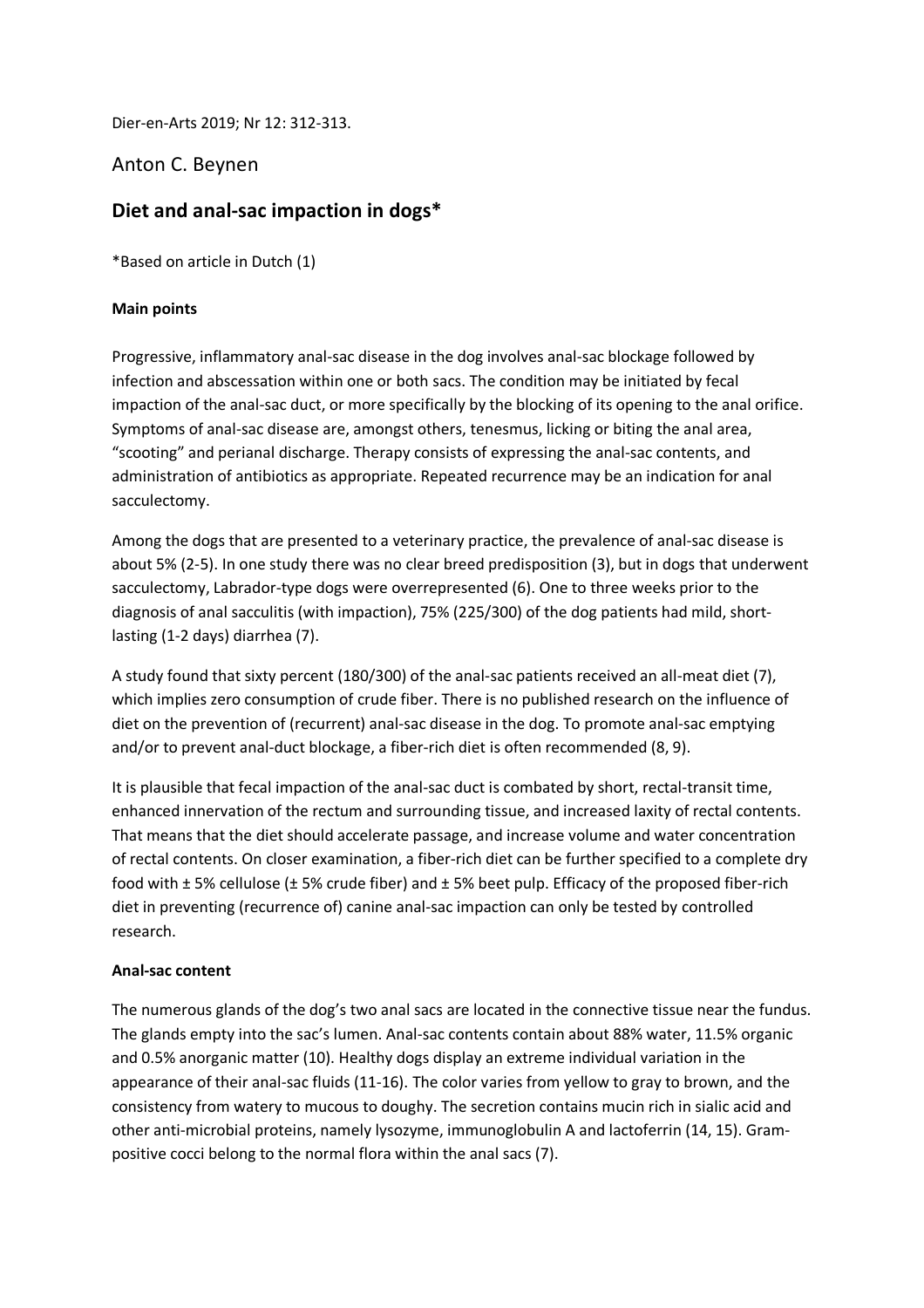The degree of malodorousness of the anal-sac contents differs between animals (16). The volatile, organic components mainly consist of short-chain fatty acids  $(C_2-C_6)$  and trimethylamine (17). Gender and estrous stage had no effect on the volatile compounds (17), while anal-sac secretions of estrous versus disestrous bitches were not more attractive to male dogs (18). Secreting anal-sac fluid into the anal channel probably serves to scent mark an individual's territory via feces.

## **Experimental anal-sac blockade**

The canine anal sac has one duct to the anal channel. In experiments with healthy dogs, the duct of one sac per animal was ligated. McColl (19) attempted to induce anal-sac fistulas as model for humans with perianal fistulas. Halnan (20) tested whether the symptoms of canine anal sacculitis would develop. In 14 dogs, McColl found swelling of the blocked anal sacs, but no anal sacculitis within 20 weeks. Halnan saw swelling in all 8 experimental dogs, and within a week also sacculitis in four animals. The studies suggest that many dogs are resistant against infection development in a blocked anal sac, but there are susceptible animals also.

An older theory (21) advances that blocking of the anal-sac drain, by impaction of feces (and secretion), causes swelling of the sac, followed by sacculitis and empyema. When individuallydetermined susceptibility to infection is taken into consideration, the theory is not rejected by the two experiments (19, 20). The theory is corroborated by the statement (7) that in canine anal sacculitis the removed, abhorrently stinking anal-sac contents invariably contained a plug.

## **Required dietary effects**

There are no experimental data on how diet may affect anal-sac impaction in the dog. Only reasoning can lead to a possible diet composition for the prevention of (recurrent) anal-sac disease. It is plausible that fecal impaction of the anal-sac duct is combated by short rectal transit time, enhanced innervation of the rectum and surrounding tissue, and increased laxity of rectal contents. That means that the diet should accelerate passage and increase volume and water concentration of rectal contents.

The three requirements match the observation (7) that an all-meat diet increased the risk of anal sacculitis (with impaction). Compared with a dry food, an all-meat diet decreased the passage velocity of chyme in dogs (22). The fiber-free, all-meat diet possibly also decreased the volume of rectal contents. That suggestion is supported by the likenesses of all-meat and deep-frozen foods. The latter foods are meat-based and (very) low in carbohydrates and fiber (23). Per unit of energy intake, four deep-frozen versus four dry foods reduced feces weight in dogs by on average 54% (24), possibly associated with less filling, and thus less distension of the rectum.

#### **Dietary fiber and feces**

Chyme passage, fecal volume and water content, are all influenced by the amount and type of dietary fiber, or the indigestible carbohydrates in the diet. Three fiber sources are exemplary: cellulose, beet pulp and psyllium. Cellulose is insoluble and non-fermentable in the dog's gut. Beet pulp holds about 20% pectin, a soluble, viscous, fermentable fiber. Psyllium hulls contain about 60% soluble, non-fermentable arabinoxylans that appear as a gel in feces (25).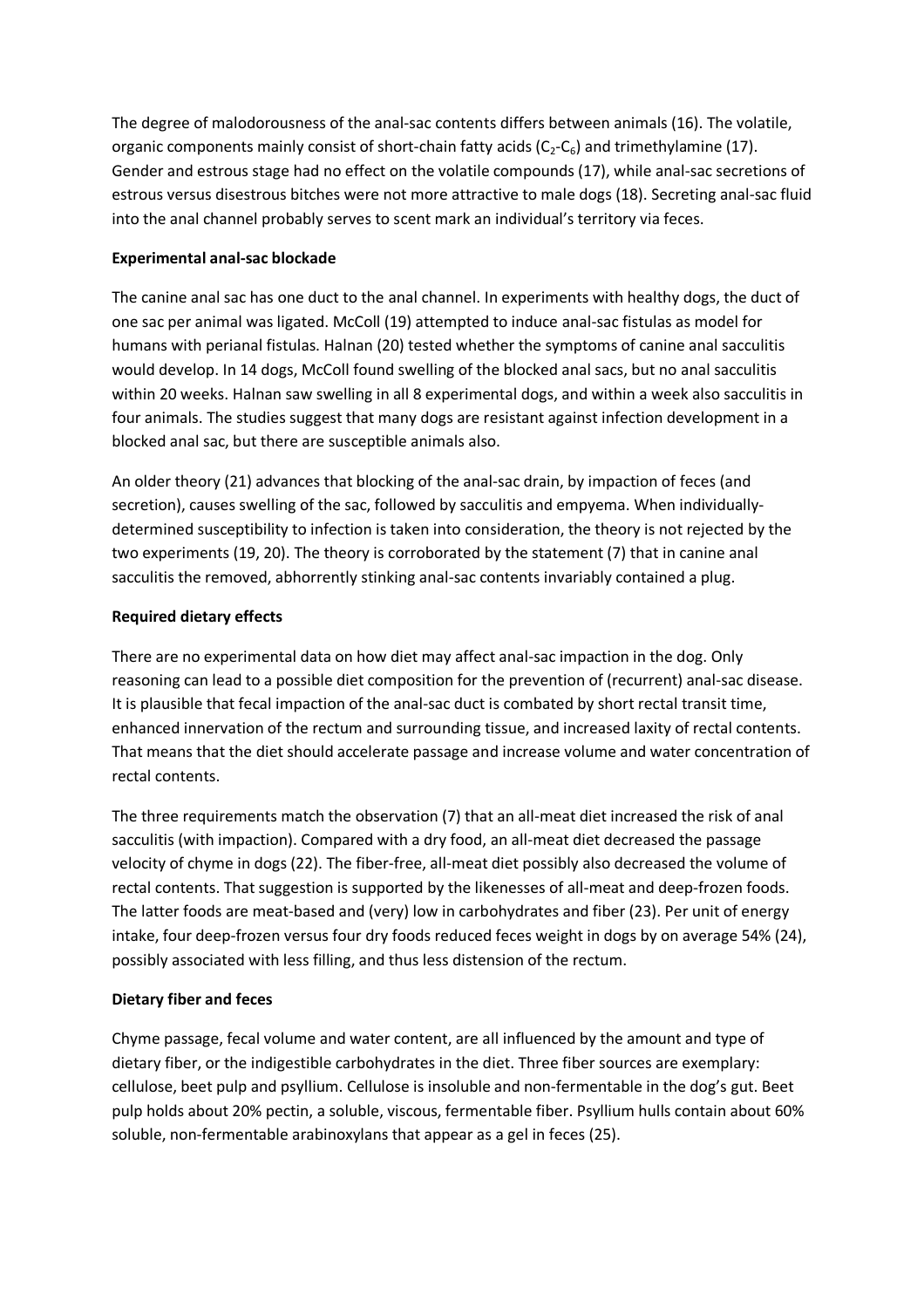In dogs, higher dietary levels (≥ 5% in dry food) of cellulose (26, 27), beet pulp (28, 29) or psyllium seed (30, 31) accelerate chyme passage and increase both feces volume and defecation frequency. The studies also showed that cellulose lowers water content of feces to a limited degree, whereas beet pulp and psyllium seed have a clear increasing effect. That would mean that only dietary cellulose makes firmer stools.

## **Diet proposal**

The three required diet effects and the reported fiber effects are possibly reconciled by a combination of insoluble and soluble fibers. Dietary cellulose and beet pulp demonstrably speed up chyme passage and may enlarge the volume of rectal contents. Beet pulp may raise the amount of water in rectal contents, and cellulose, as bulk-forming fiber, may innervate the rectal area. In stating those fiber effects, it is assumed that greater volume and water concentration of feces go hand in hand with greater volume and water concentration of rectal contents. A dry food containing about 5% cellulose and 5% beet pulp is realistically feasible and theoretically effective. With psyllium seed or hulls at the same, high inclusion level, the food would be too expensive.

#### **Dietetic food and supplements**

A production information text for dog owners clarifies about the dietetic food concerned that the bulk-forming effect of the insoluble fiber component promotes natural expressing of the anal glands (32), but presumably the anal sacs are meant. The dry, dietetic food declares vegetable fibers as second ingredient, beet pulp as twelfth ingredient and psyllium husks and seeds as sixteenth (33). The dietary content of crude fiber is 11.1% (33), which probably for the most part represents cellulose.

Some dietary supplements, in the form of treats and powders, claim the support of healthy anal glands by promoting their natural emptying (34-38). Soft chews for anal-gland support are offered with guaranteed success within 3-5 weeks (34). According to a paper backing the formulation, postmarketing surveillance indicates that 85.7% of pet owners reported measurable effectiveness (39). The soft chews contain pumpkin seed powder, granulated pumpkin seed and apple pectin cellulose powder as active fibrous ingredients (40). They provide, as based on the dosing advice (41), a total amount of fiber that is equivalent to  $\pm$  0.07% in a dry food (Note 1), which is negligible.

#### **Note 1**

The active, fibrous ingredients per soft chew  $(4 g)$  are 158 mg pumpkin seed powder, 68 mg granulated pumpkin seed and 34 mg apple pectin cellulose powder (40). Taking into account that pumpkin seed contains about 29% total fiber (42), one soft chew provides 100 mg fiber. For dogs weighing 26-50 pounds, the daily dosage is two soft chews (41). A dog weighing 38 pounds (17.2 kg) would consume 200 mg fiber per day. That intake is equivalent to 0.07% in dry food for a 17-kg dog consuming 16.7 kg dry food/kg body weight, or 284 g food/day.

#### **Literature**

1. Beynen AC. Voeding en anaalzakimpactie bij de hond. Dier-en-Arts 2019; Nr 12: 312-313.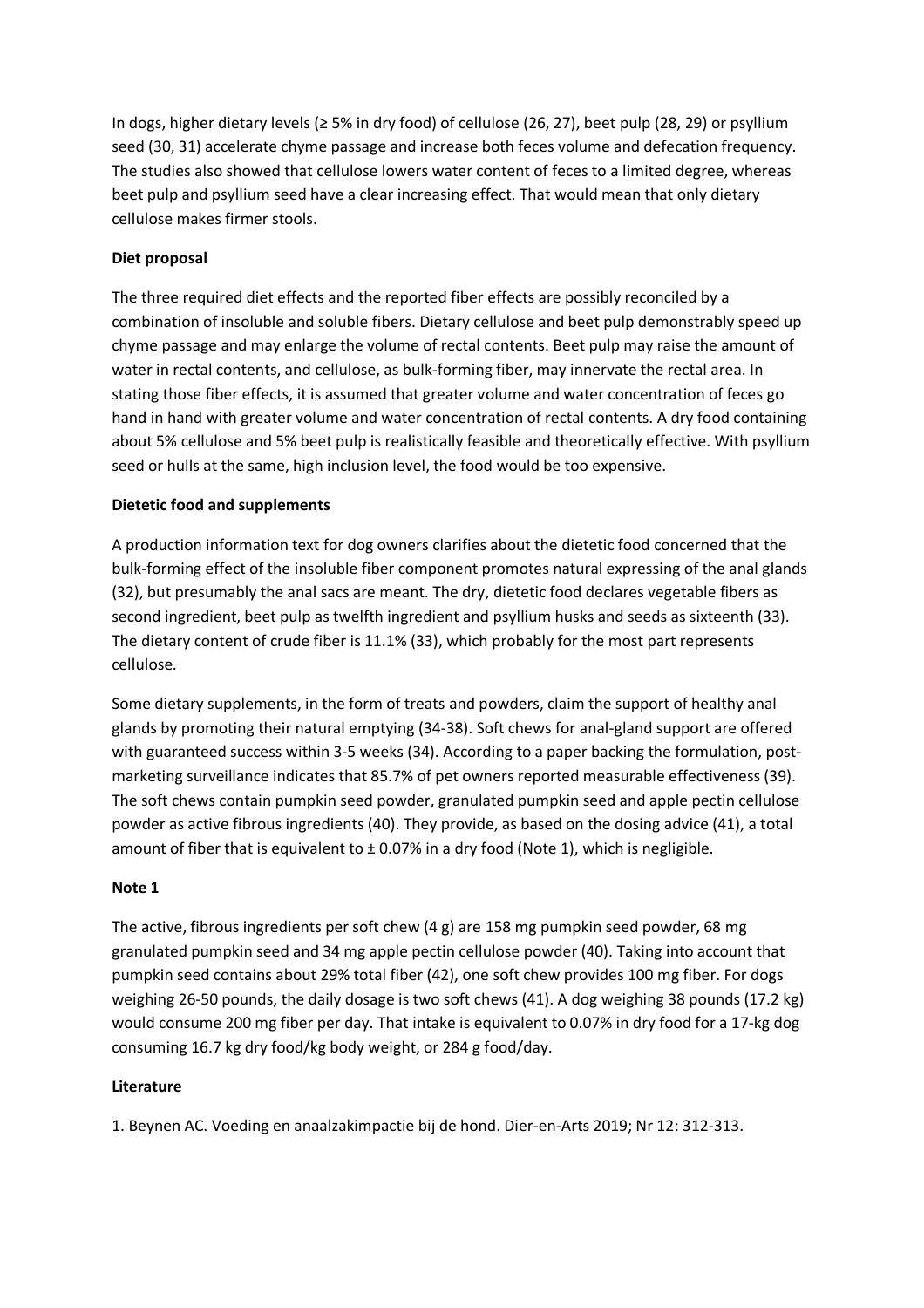2. Harvey CE. Incidence and distribution of anal sac disease in the dog. J Am Anim Hosp Assoc 1974; 10: 573-577 (incidence retrieved via reference 10).

3. Halnan CRE. The frequency of occurrence of anal sacculitis in the dog. J Small Anim Pract 1976; 17: 537-541.

4. Hill PB, Lo A, Eden CAN, Huntley S, Morey V, Ramsey S, Richardson C, Smith DJ, Sutton C, Taylor MD, Thorpe E, Tidmarsh R, Williams V. Survey of the prevalence, diagnosis and treatment of dermatological conditions in small animals in general practice. Vet Rec 2006; 158: 533-539.

5. O'Neill DG, Butcher C, Church DB, Brodbelt DC, Gough AG. Miniature Schnauzers under primary veterinary care in the UK in 2013: demography, mortality and disorders. Canine Gen Epidemiol 2019; 6:1. https://doi.org/10.1186/s40575-019-0069-0

6. Charlesworth TM. Risk factors for postoperative complications following bilateral closed anal sacculectomy in the dog. J Small Anim Pract 2014; 55: 350-354.

7. Halnan CRE. The diagnosis of anal sacculitis in the dog. J Small Anim Pract 1976; 17: 527-535.

8. Halnan CRE. Therapy of anal sacculitis in the dog. J Small Anim Pract 1976; 17: 685-691.

9. Rutherford L, Lee K. Anal sac disease in dogs. In Practice 2015; 37: 435-444.

10. Montagna W, Parks HF. A histochemical study of the glands of the anal sac of the dog. Anat Rec 1948; 100: 297-317.

11. Van Duijkeren E. Disease conditions of canine anal sacs. J Small Anim Pract 1995; 36: 12-16.

12. Lake AM, Scott DW, Miller Jr WH, Erb HN. Gross and cytological characteristics of normal canine anal-sac secretions. J Vet Med A 2004; 51: 249-253.

13. Robson DC, Burton GG, Lorimer MF. Cytological examination and physical characteristics of the anal sacs in 17 clinically normal dogs. Aust Vet J 2003; 81: 36-41.

14. Nara T, Yasui T, Fujimori O, Meyer W, Tsukise A. Histochemical properties of sialic acids and antimicrobial substances in canine anal glands. Eur J Histochem 2011; 55: e29. doi: 10.4081/ejh.2011.e29

15. Meyer W, Tsukise A, Neurand K, Hirabayashi Y. Cytological and lectin histochemical characterization of secretion production and secretion composition in the tubular glands of the canine sacs. Cells Tissues Organs 2001; 168: 203-219.

16. Doty RL, Dunbar I. Color, odor, consistency, and secretion rate of anal sac secretions from male, female and early-androgenized female beagles. Am J Vet Res 1974; 35: 729-731.

17. Preti G, Muetterties EL, Furman JM, Kennelly JJ, Johns BE. Volatile constituents of dog (*Canis familiaris*) and coyote (*Canis latrans*) anal sacs. J Chem Ecol 1976; 2: 177-186.

18. Doty RL, Dunbar I. Attraction of Beagles to conspecific urine, vaginal and anal sac secretion odors. Physiol Behav 1974; 12: 825-833.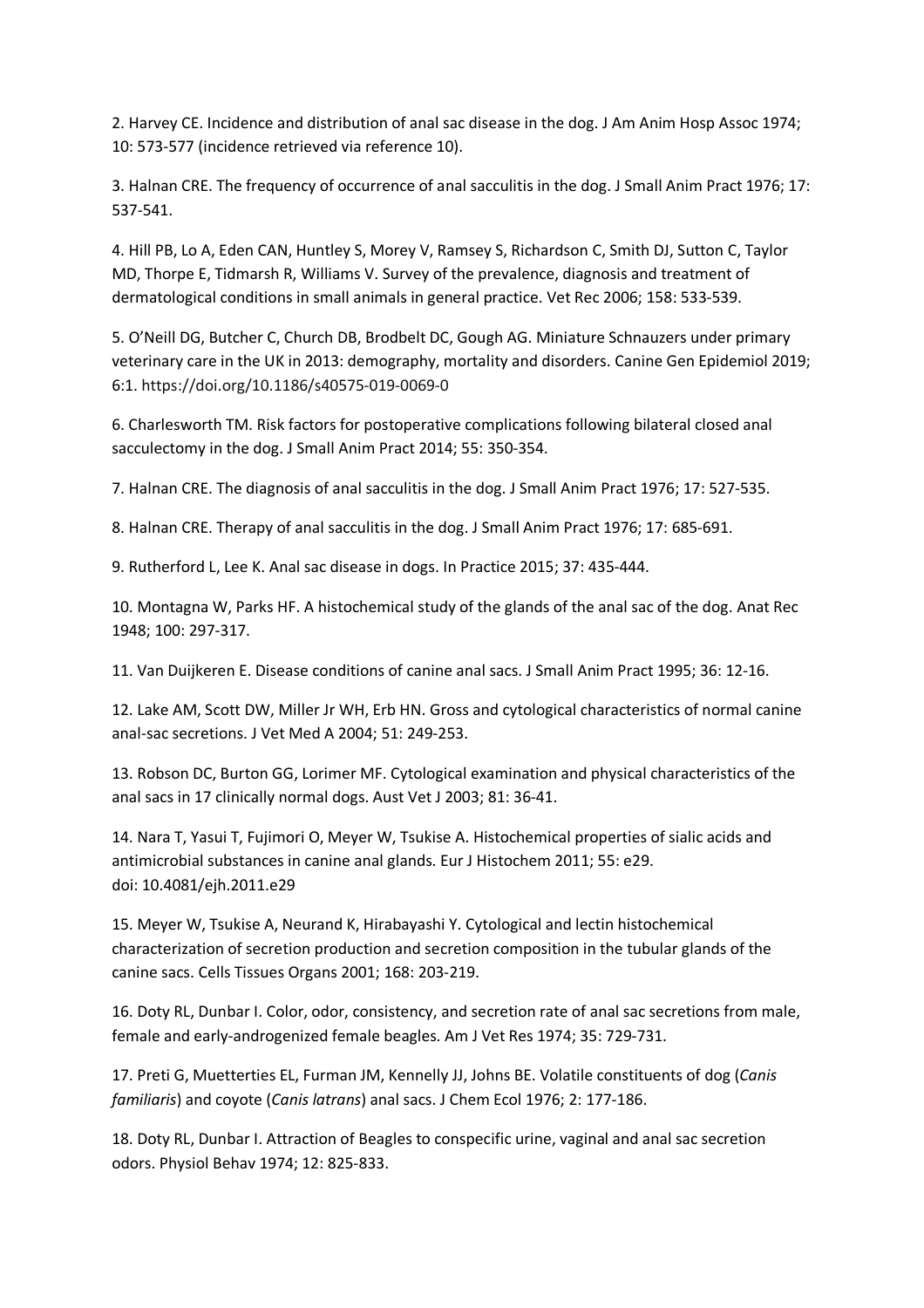19. McColl I. The comparative anatomy and pathology of anal glands. Ann R Coll Surg Engl 1967; 40: 36-67.

20. Halnan CRE. The experimental reproduction of anal sacculitis. J Small Anim Pract 1976; 17: 693- 697.

21. Dimić J, Putnik M. Unsere Untersuchungen über Pathogenese und Therapie der durch Paranalbeutelerkrankungen hervorgerufenen Veränderungen bein Hunden. Kleintier Praxis 1964; 9: 97-103.

22. Banta CA, Clemens ET, Krinsky MM, Sheffy BE. Sites of organic acid production and patterns of digesta movement in the gastrointestinal tract of dogs. J Nutr 1979; 109: 1592-1600.

23. Beynen A.C. Raw-positioned dog foods. Dier-en-Arts 2017; Nr. 5: 136-139. https://www.researchgate.net/publication/332263519 Beynen AC 2017 Rawpositioned\_dog\_foods

24. Rodi rapport metabolisme. Rodi B.V. Diervoeders, Opmeer, juni 1989.

25. Marlett JA, Fischer MH. The active fraction of psyllium seed husk. Proc Nutr Soc 2003; 62: 207- 209.

26. Lewis LD, Magerkurth JH, Roudebush P, Morris Jr ML, Mitchell EE, Teeter SM. Stool characteristics, gastrointestinal transit time and nutrient digestibility and nutrient digestibility in dogs fed different fiber sources. J Nutr 1994; 124: 2716S-2718S.

27. Burrows CF, Kronfeld DS, Banta CA, Merritt MA. Effects of fiber on digestibility and transit time in dogs. J Nutr 1982; 112: 1726-1732.

28. Fahey Jr GC, Merchen NR, Corbin JE, Hamilton AK, Serbe KA, Lewis SM, Hirakawa DA. Dietary fiber for dogs: I. Effects of graded levels of dietary beet pulp on nutrient intake, digestibility, metabolizable energy and digesta mean retention time. J Anim Sci 1990; 68: 4221-4228.

29. Beynen AC. Beet pulp in dog food. Creature Companion 2018; May: 34, 36. DOI: 10.13140/RG.2.2.18461.41443

30. Roussel AJ, Keele S, Willard MD, Laflamme DP. Type and amount of fiber affects gastric emptying and small intestinal transit time in dogs. Dig Dis Sci 1996; 41: 1882.

31. Tortola L, Brunetto MA, Zaine L, Vasconcellos RS, De Camargo Oliveira MC, Nogueira SP, Carciofi AC. The use of psyllium to control constipation in dogs. Ciência Rural, Santa Maria 2009; 39: 2638- 2641.

32. Fibre Response Canine Feline. Royal Canin SAS 2013 (Ireland, United Kingdom). https://vetportal.royalcanin.co.uk/wp-content/uploads/2016/02/Fibre-Response-Caring-For\_Layout-1.pdf

33. Product Book June 2017. Royal Canin SAS 2017 (Ireland, United Kingdom).